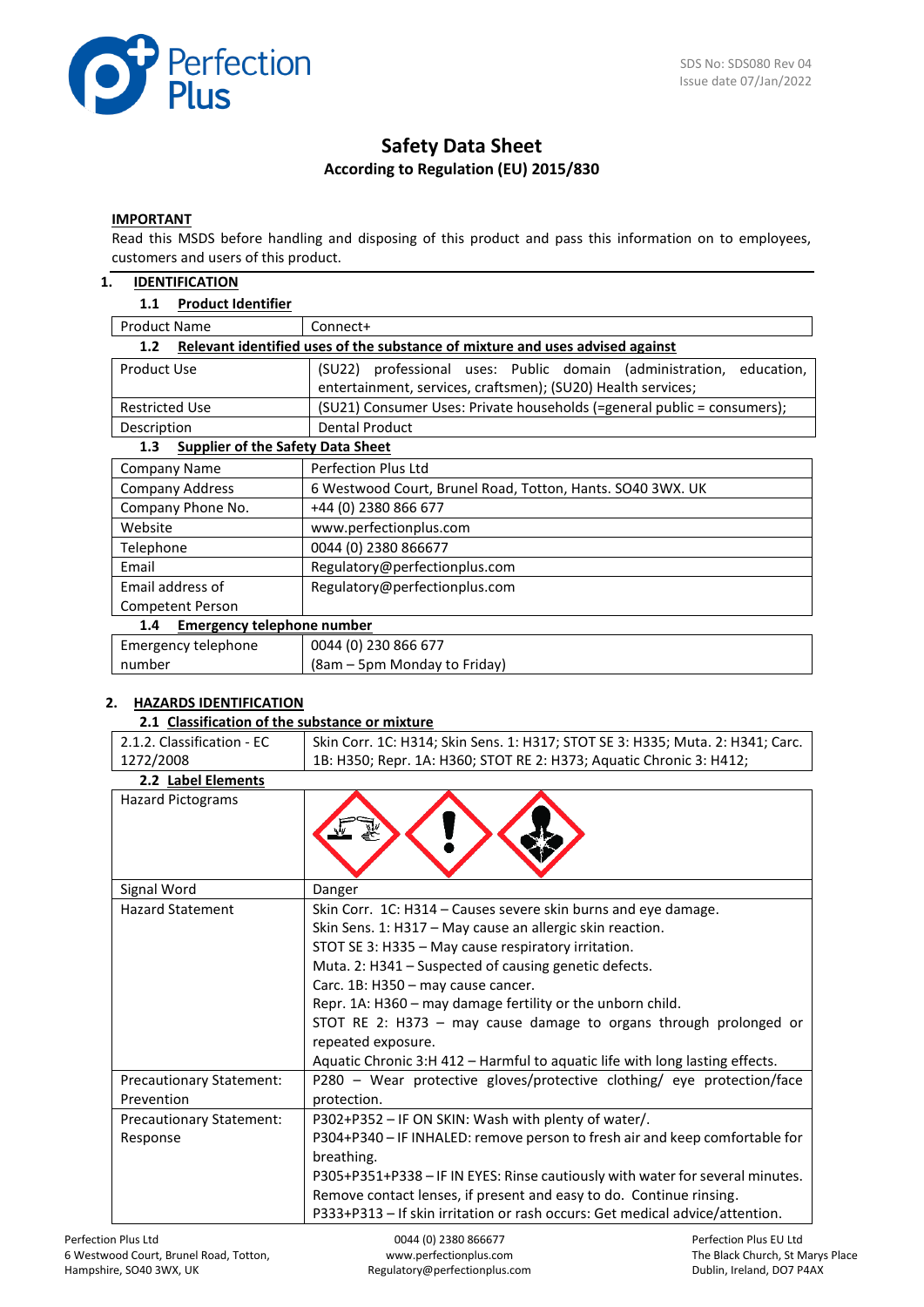

|                             | P337+P313 - If eye irritation persists: Get medical advice/attention. |
|-----------------------------|-----------------------------------------------------------------------|
| <b>Other hazards</b><br>2.3 |                                                                       |
| Other hazards               | PBT. vPvB. Not applicable.                                            |

### **Further information**

Medical devices as defined in Directive 93/42/EEC and which are invasive or used in direct physical contact with the human body, are exempted from the provisions of regulation (EC) No 1272/2008 (CLP/GHS) usually if they are in the finished state and intended for the final user.

## **3. COMPOSITION/INFORMATION ON INGREDIENTS**

### **3.2 Mixtures**

**EC 1272/2008**

| <b>Chemical Name</b>                           | Index No.    | CAS No.        | EC No.    | <b>REACH</b><br>Registration<br><b>Number</b> | CONC.<br>(%w/w) | Classification                                                                                                                                                                                         |
|------------------------------------------------|--------------|----------------|-----------|-----------------------------------------------|-----------------|--------------------------------------------------------------------------------------------------------------------------------------------------------------------------------------------------------|
| 2,3-Epoxypropyl<br>methacrylate                |              | 106-91-2       | 203-441-9 |                                               | 1-10%           | Acute Tox.4: H302;<br>Acute Tox. 3; H311; Skin<br>Corr. 1C: H314; Skin<br>Sens. 1: H317; Eye Dam.<br>1:H318; STOT SE 3:H355;<br>Muta. 2: H341; Carc. 1B:<br>H350; Repr. 1B: H360F;<br>STOT RE 1: H372; |
| 2-Hydroxyethyl<br>methacrylate                 | 607-124-00-X | 868-77-9       | 212-782-2 |                                               | 10-20%          | Eye Irrit. 2: H319; Skin<br>Irrit. 2: H315; Skin Sens.<br>1: H317:                                                                                                                                     |
| Hydroxypropyl<br>Methacrylate                  |              | 27813-02-<br>1 | 248-666-3 |                                               | 10-20%          | Skin Sens. 1: H317; Eye<br>Irrit. 2: H319;                                                                                                                                                             |
| Diurethane<br>dimethacrylate                   |              | 72869-86-<br>4 | 276-957-5 | 05-2114596843-32                              | 10-20%          | Skin Sens. 1: H317;<br>Aquatic Chronic 2: H411;                                                                                                                                                        |
| Glycerol<br>Dimethacrylate                     |              | 1830-78-0      | 217-388-4 |                                               | 10-20%          | Skin Irrit. 2: H315; Eye<br>Irrit. 2: H319; STOT RE 3:<br>H335;                                                                                                                                        |
| 2-Ethylhexyl 4-<br>(dimethylamino)<br>benzoate |              | 21245-02-<br>3 | 244-289-3 |                                               | 1-10%           | Repr. 1A: H360;                                                                                                                                                                                        |

# **4. FIRST AID MEASURES**

# **4.1 Description of first aid measures**

| 4. 1              | Description of first ald measures                                                     |  |
|-------------------|---------------------------------------------------------------------------------------|--|
| Inhalation        | Move the exposed person to fresh air.                                                 |  |
| Eye Contact       | Rinse immediately with plenty of water for 15 minutes holding the eyelids open.       |  |
| Skin contact      | Wash off immediately with plenty of soap and water. Remove contaminated clothing.     |  |
| Ingestion         | Do NOT induce vomiting.                                                               |  |
| 4.2               | Most important symptoms and effects, both acute and delayed                           |  |
| Inhalation        | May cause irritation to mucous membranes. May cause irritation to respiratory system. |  |
| Eye Contact       | Causes serious eye irritation.                                                        |  |
| Skin contact      | Corrosive and Irritant Effects. May cause allergic reactions in susceptible people.   |  |
| Ingestion         | May cause irritation to mucous membranes.                                             |  |
| 4.3               | Indication of any immediate medical attention and special treatment needed            |  |
| <b>Inhalation</b> | Seek medical attention if irritation or symptoms persist.                             |  |
| Eye Contact       | Seek medical attention if irritation or symptoms persist.                             |  |
| Skin contact      | Seek medical attention if irritation or symptoms persist.                             |  |
| Ingestion         | Seek medical attention if irritation or symptoms persist.                             |  |

# **General information**

If you feel unwell, seek medical advice (show the label where possible).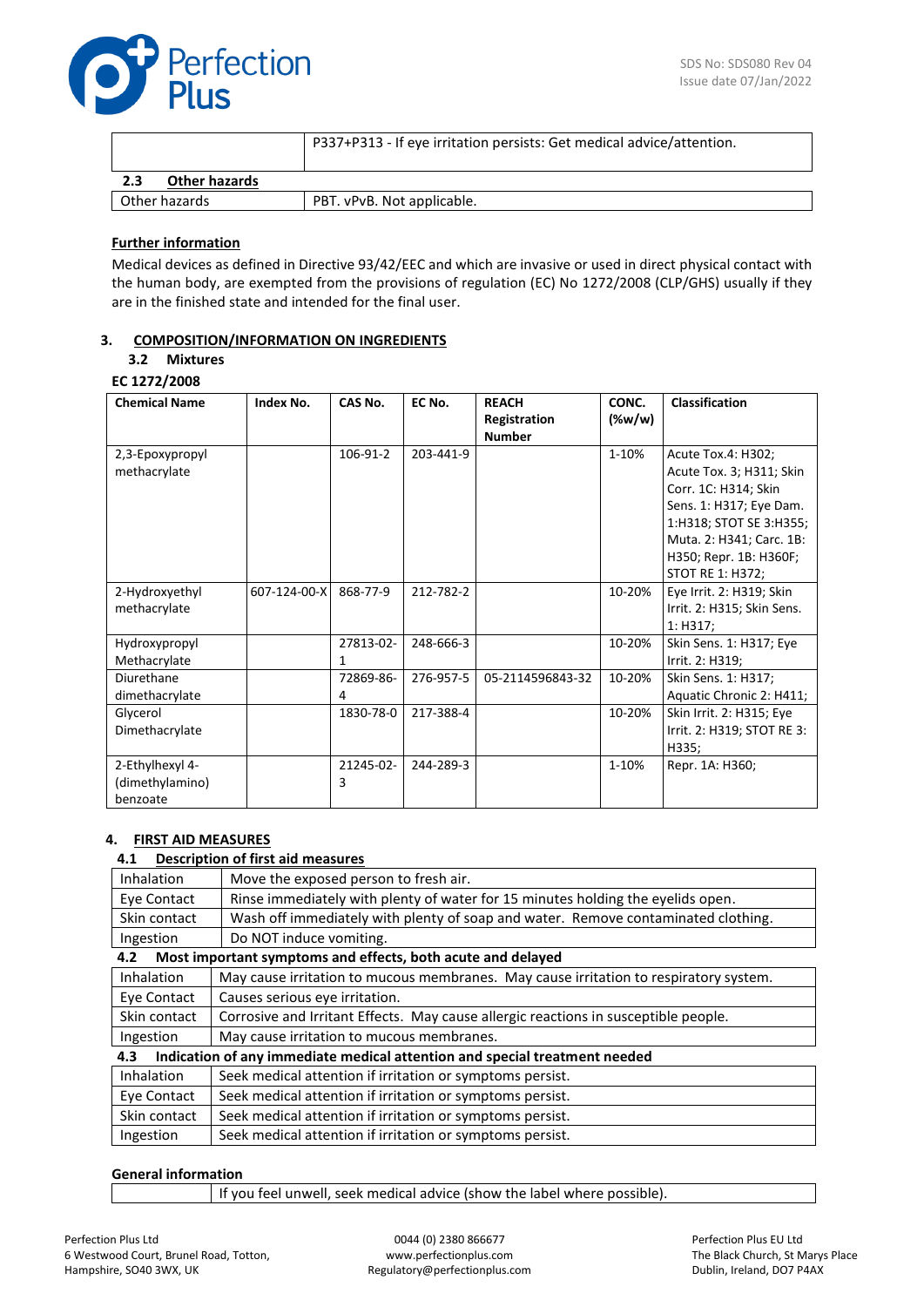

## **5. FIRE FIGHTING MEASURES**

#### **5.1 Extinguishing media**

|     |                                | Use extinguishing media appropriate to the surrounding fire conditions. |  |
|-----|--------------------------------|-------------------------------------------------------------------------|--|
| 5.2 |                                | Special hazards arising from the substance or mixture                   |  |
|     |                                | Burning produces irritating, toxic and obnoxious fumes.                 |  |
| 5.3 | <b>Advice for firefighters</b> |                                                                         |  |
|     |                                | Wear suitable respiratory equipment when necessary.                     |  |

## **6. ACCIDENTAL RELEASE MEASURES**

# **6.1 Personal precautions, protective equipment and emergency procedures**

|     | Ensure adequate ventilation of the working area. Wear suitable protective equipment.        |  |  |  |
|-----|---------------------------------------------------------------------------------------------|--|--|--|
| 6.2 | <b>Environmental precautions</b>                                                            |  |  |  |
|     | Do not allow product to enter drains. Prevent further spillage if safe.                     |  |  |  |
| 6.3 | Methods and material for containment and cleaning up                                        |  |  |  |
|     | Avoid raising dust. Sweep up. Transfer to suitable, labelled containers for disposal. Clean |  |  |  |
|     | spillage area thoroughly with plenty of water.                                              |  |  |  |
| 6.4 | <b>Reference to other sections</b>                                                          |  |  |  |
|     | See section 13 for disposal information. See section 8 for exposure controls/personal       |  |  |  |
|     | protection.                                                                                 |  |  |  |

## **7. HANDLING AND STORAGE**

# **7.1 Precautions for safe handling**

|                                                                  | Avoid contact with eyes and skin. Ensure adequate ventilation of the working area. Adopt     |  |  |
|------------------------------------------------------------------|----------------------------------------------------------------------------------------------|--|--|
|                                                                  | best Manual Handling considerations when handling, carrying and dispensing.                  |  |  |
| 7.2 Conditions for safe storage, including any incompatibilities |                                                                                              |  |  |
|                                                                  | Keep in a cool, dry, well-ventilated area. Keep containers tightly closed. Store in original |  |  |
|                                                                  | container.                                                                                   |  |  |
| 7.3 Specific end use(S)                                          |                                                                                              |  |  |
|                                                                  | See section 1.2. Relevant identified uses of the substance or mixture and uses advised       |  |  |
|                                                                  | against for further information.                                                             |  |  |

#### **8. EXPOSURE CONTROLS/PERSONAL PROTECTION**

#### **8.1 Control parameters**

# **8.1.1 Exposure Limit Values**

| .         | <b>EXPOSULE ENTIRE VAIDES</b> |                            |                          |                              |    |
|-----------|-------------------------------|----------------------------|--------------------------|------------------------------|----|
| Butylated | Hydroxytoluene                | WEL 8-hr limit ppm:        | $\overline{\phantom{0}}$ | WEL 8-hr limit mg/m3:        | 10 |
|           | (2,6-Di-tert-butyl-p-cresol)  |                            |                          |                              |    |
|           |                               | WEL 15 min limit ppm:      | $\overline{\phantom{0}}$ | WEL 15 min limit mg/m3:      |    |
|           |                               | WEL 8-hr limit mg/m3 total | -                        | WEL 15 min limit mg/m3 total |    |
|           |                               | inhalable dust:            |                          | inhalable dust:              |    |
|           |                               | WEL 8-hr limit mg/m3 total | -                        | WEL 15 min limit mg/m3 total |    |
|           |                               | respirable dust:           |                          | respirable dust:             |    |

# **8.2 Exposure controls**

| <b>O.L.</b> EXPOSULE COLLULUIS                  |                                                  |                               |  |  |
|-------------------------------------------------|--------------------------------------------------|-------------------------------|--|--|
|                                                 |                                                  |                               |  |  |
| 8.2.1                                           | Appropriate engineering controls                 |                               |  |  |
|                                                 | Ensure adequate ventilation of the working area. |                               |  |  |
| Individual protection measures<br>8.2.2         |                                                  |                               |  |  |
|                                                 | Wear chemical protective clothing.               |                               |  |  |
| Approved safety goggles.<br>Eye/face protection |                                                  |                               |  |  |
| Skin protection -<br>Chemical resistant gloves. |                                                  |                               |  |  |
| Hand protection                                 |                                                  |                               |  |  |
| nn Plus I td                                    | 0044 (0) 2380 866677                             | <b>Perfection Plus ELLItd</b> |  |  |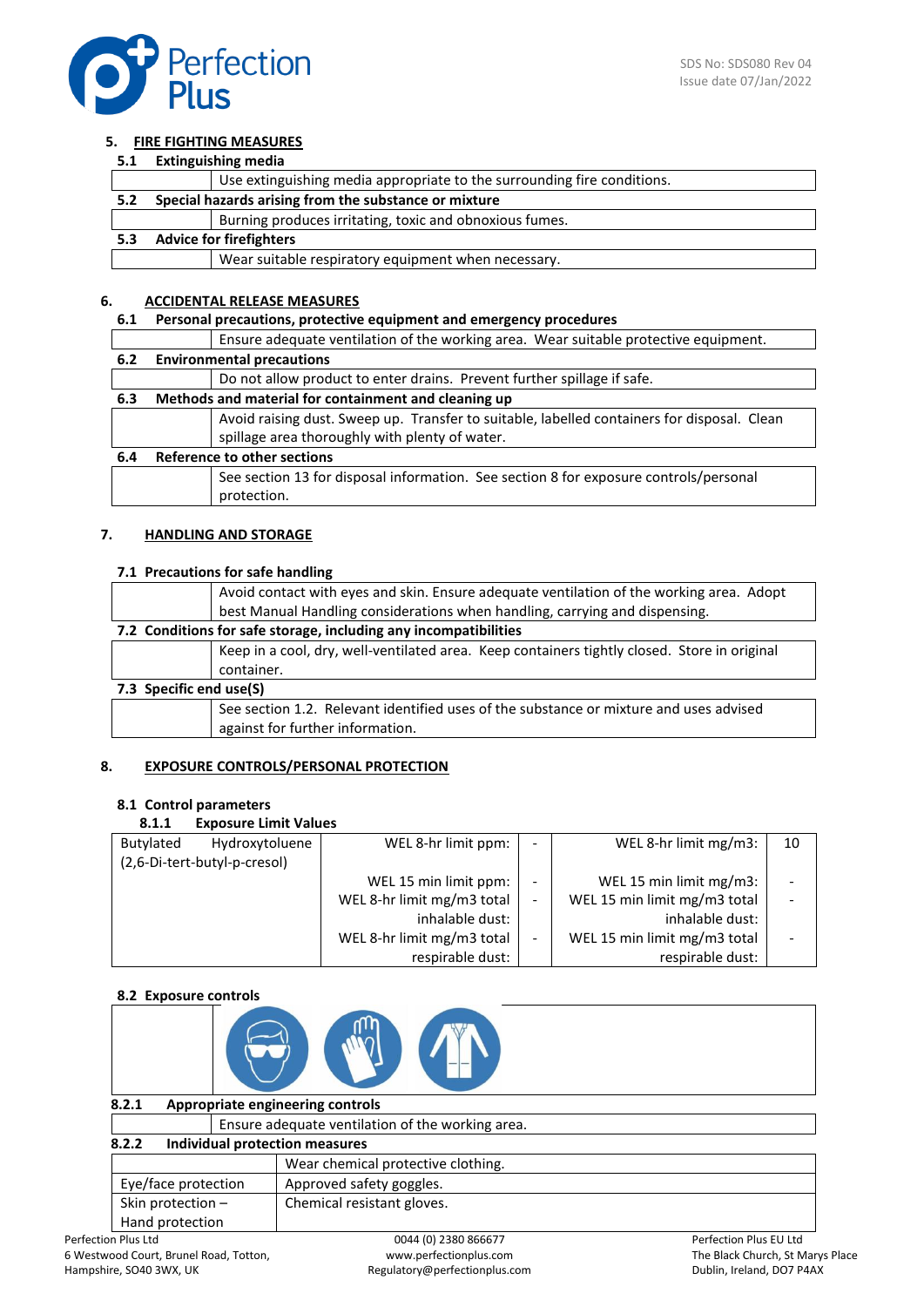

Respiratory protection  $\vert$  Wear suitable respiratory equipment when necessary.

# **9. PHYSICAL AND CHEMICAL PROPERTIES**

#### **9.1. Information on basic physical and chemical properties**

| Appearance                | Liquid            | Vapour pressure             | Not applicable.      |
|---------------------------|-------------------|-----------------------------|----------------------|
| Colour                    | Yellow            | Vapour density              | Not applicable.      |
| Odour                     | Odourless/Slight  | Relative density            | No data available    |
| Odour threshold           | Not applicable.   | Fat solubility              | No data available    |
| рH                        | No data available | Partition coefficient       | No data available    |
| Melting point             | $-10^{\circ}$ C   | Autoignition temperature    | $300^{\circ}$ C      |
| Freezing point            | No data available | Viscosity                   | No data available    |
| Initial boiling point     | $100^{\circ}$ C   | <b>Explosive properties</b> | No data available    |
| Flash point               | $100^{\circ}$ C   | Oxidising properties        | No data available    |
| Evaporation rate          | No data available | Solubility                  | Slightly miscible in |
|                           |                   |                             | water                |
| Flammability (solid, gas) | No data available |                             |                      |

# **9.2. Other information**

| Conductivity                     | No data available |
|----------------------------------|-------------------|
| Surface tension                  | No data available |
| Gas group                        | Not applicable.   |
| Benzene content                  | No data available |
| Lead content                     | No data available |
| VOC (Volatile organic compounds) | No data available |

## **10. STABILITY AND REACTIVITY**

# **10.1 Reactivity**

| .                            |                                         |
|------------------------------|-----------------------------------------|
|                              | No data available.                      |
| 10.2 Chemical stability      |                                         |
|                              | Stable under normal conditions.         |
|                              | 10.3 Possibility of hazardous reactions |
|                              | No data is available on this product.   |
|                              | 10.4 Conditions to avoid                |
|                              | Heat. Moisture.                         |
| 10.5 Incompatible materials. |                                         |
|                              | Strong acids. Strong bases.             |
|                              | 10.6 Hazardous decomposition products   |
|                              | No data available.                      |
|                              |                                         |

#### **11. TOXICOLOGICAL INFORMATION**

#### **11.1 Information on toxicological effects**

| Acute toxicity            | No data available.                        |
|---------------------------|-------------------------------------------|
| Skin corrosion/irritation | May cause irritation to skin.             |
| Serious eye               | Causes serious eye irritation.            |
| damage/irritation         |                                           |
| Respiratory of skin       | May cause irritation to mucous membranes. |
| sensitisation             |                                           |
| Germ cell mutagenicity    | No mutagenic effects reported.            |
| Carcinogenicity           | No carcinogenic effects reported.         |
| Reproductive toxicity     | No teratogenic effects reported.          |
| STOS-single exposure      | No data available.                        |
| STOT-repeated exposure    | No data available.                        |
| Aspiration hazard         | Irritating to respiratory system.         |
| Repeated or prolonged     | Irritating to skin.                       |
| exposure                  |                                           |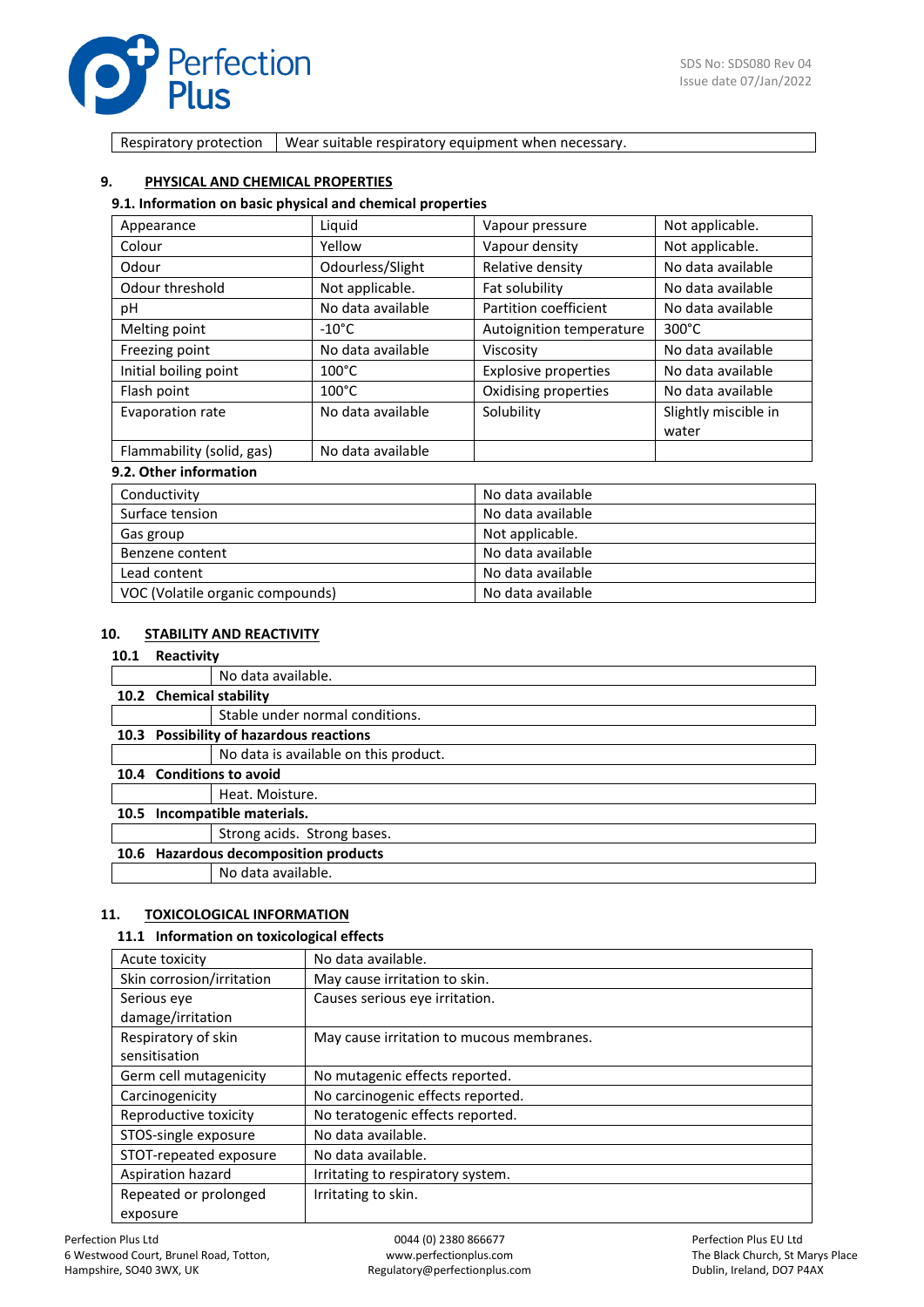

## **11.1.4 Toxicological Information**

| 2-Hydroxyethyl<br>methacrylate  | <b>ORAL Rat LD50: &gt;4000 mg/kg</b> | Dermal Rabbit LD50: >3000 mg/kg      |
|---------------------------------|--------------------------------------|--------------------------------------|
| <b>Butylated Hydroxytoluene</b> | Dermal Rat LD50: >2000 mg/kg         | <b>Oral Rat LD50: &gt;2000 mg/kg</b> |
| Diurethane Dimethacrylate       | ORAL Rat LD50: 5050 mg/kg            |                                      |
| Glycerol Dimethacrylate         | ORAL Rat LD50: 2000 mg/kg            |                                      |
| Hydroxypropyl                   | ORAL Rat LD50: 2000 mg/kg            | Dermal Rabbit LD50: 5000 mg/kg       |
| Methacrylate                    |                                      |                                      |

## **12. ECOLOGICAL INFORMATION**

#### **12.1 Toxicity**

| 2-Hydroxyethyl                  | Daphnia EC50/48h: 380.0000 mg/l | Algae IC50/72h: 836.0000 mg/l |
|---------------------------------|---------------------------------|-------------------------------|
| methacrylate                    | Fish LC50/96h: 100.0000 mg/l    |                               |
| <b>Butylated Hydroxytoluene</b> | Daphnia EC50/48h: 0.3100 mg/l   | Fish LC50/96h: 0.1990 mg/l    |
|                                 | Algae EC50/72h: 6 mg/l          |                               |
| Glycerol Dimethacrylate         | Fish LC50/96h: 43.2000 mg/l     |                               |
| Hydroxypropyl                   | Daphnia EC50/48h: 380.0000 mg/l | Algae IC50/72h: 97.2000 mg/l  |
| Methacrylate                    |                                 |                               |
|                                 |                                 |                               |

## **12.2 Persistence and degradability**

No data is available on this product.

# **12.3 Bio accumulative potential**

No data is available on this product.

#### **Partition coefficient**

|                       | 1 Part Bonding Agent No data available      | 2-Hydroxyethyl methacrylate No data available |
|-----------------------|---------------------------------------------|-----------------------------------------------|
|                       | Diurethane dimethacrylate No data available | Butylated Hydroxytoluene No data available    |
| 12.4 Mobility in soil |                                             |                                               |
|                       | No data is available on this product.       |                                               |

# **12.5 Results of PBT and vPvB assessment**

No data is available on this product.

# **12.6 Other adverse effects**

No data is available on this product.

#### **13. DISPOSAL CONSIDERATIONS**

# **13.1 Waste treatment methods**

| Dispose of in compliance with all local and national regulations.<br><b>General information</b><br>18 WASTES FROM HUMAN OR ANIMAL HEALTH CARE AND/OR RELATED RESEARCH (except                                                            |
|------------------------------------------------------------------------------------------------------------------------------------------------------------------------------------------------------------------------------------------|
|                                                                                                                                                                                                                                          |
|                                                                                                                                                                                                                                          |
| kitchen and restaurant wastes not arising from immediate health care). 18 01 wastes from<br>natal care, diagnosis, treatment or prevention of disease in humans. 18 01 06 chemicals<br>consisting of or containing dangerous substances. |
| <b>Disposal Methods</b>                                                                                                                                                                                                                  |
| Do not empty in to drains. For disposal within the EC, the appropriate code according to the<br>European Waste Catalogue (EWC) should be used.                                                                                           |

## **Disposal of packaging**

Do NOT reuse empty canisters. Empty containers can be sent for disposal or recycling.

### **14. TRANSPORT INFORMATION**

#### **14.1 UN number**

|                              | This product is not classified as dangerous for carriage. |  |
|------------------------------|-----------------------------------------------------------|--|
| 14.2 UN proper shipping name |                                                           |  |
|                              | This product is not classified as dangerous for carriage. |  |
|                              |                                                           |  |

#### **14.3 Transport hazard class(es)**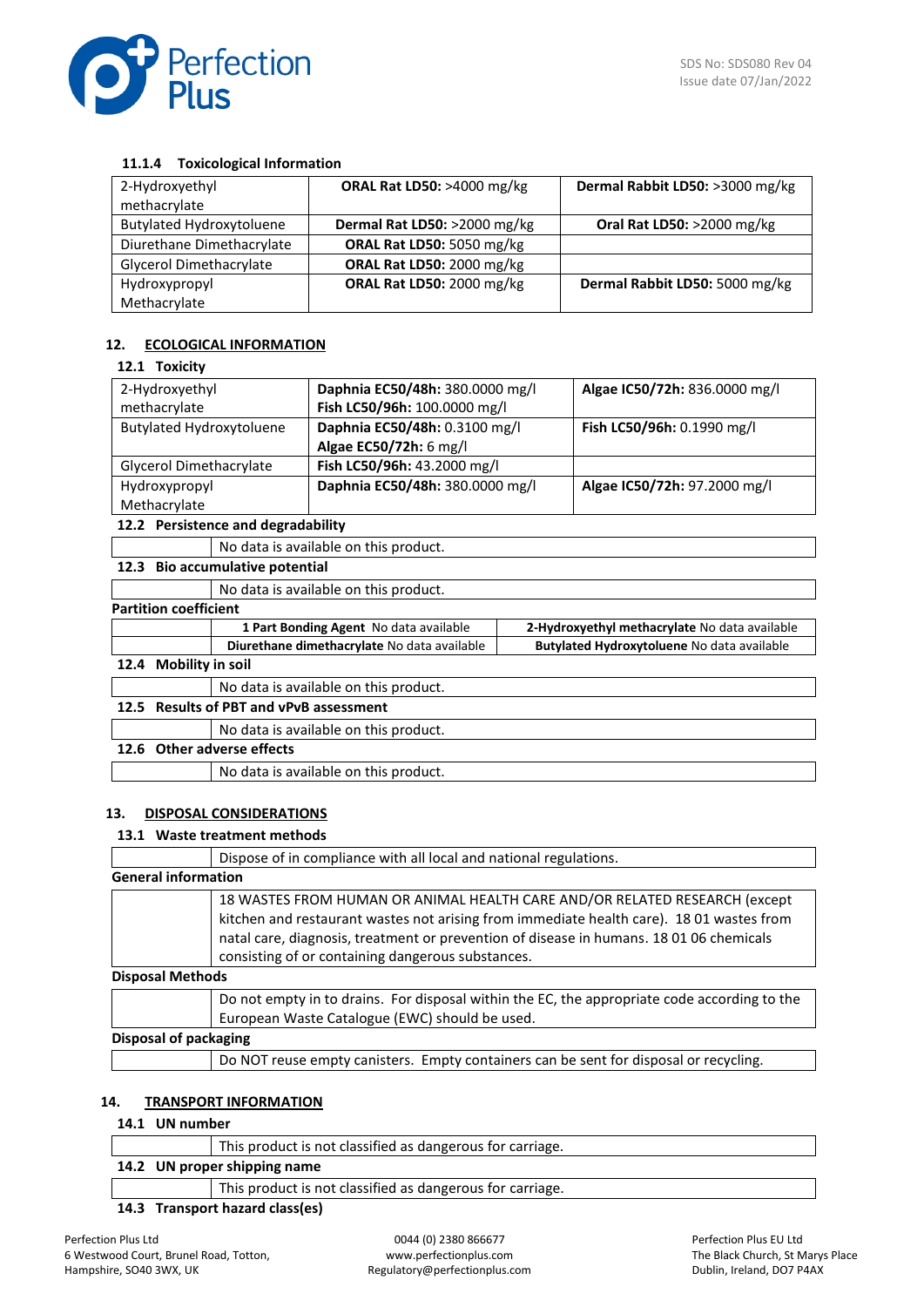

|                                                                               | This product is not classified as dangerous for carriage. |  |
|-------------------------------------------------------------------------------|-----------------------------------------------------------|--|
| 14.4 Packing group                                                            |                                                           |  |
|                                                                               | This product is not classified as dangerous for carriage. |  |
| 14.5 Environmental hazards                                                    |                                                           |  |
|                                                                               | This product is not classified as dangerous for carriage. |  |
| 14.6 Special precautions for user                                             |                                                           |  |
|                                                                               | This product is not classified as dangerous for carriage. |  |
| 14.7 Transport in bulk according to Annex II of MARPOL 73/78 and the IBC Code |                                                           |  |
|                                                                               | This product is not classified as dangerous for carriage. |  |

# **15. REGULATORY INFORMATION**

#### **15.1 Safety, health and environmental regulations/legislation specific for the substance or mixture**

| Regulations                      | COMMISION REGULATION (EU) No 453/2010 of 20 May 2010 amending Regulation (EC) No         |
|----------------------------------|------------------------------------------------------------------------------------------|
|                                  | 1907/2006 of the European Parliament and of the Council on the Registration, Evaluation, |
|                                  | Authorisation and Restriction of Chemicals (REACH), establishing a European Chemicals    |
|                                  | Agency, amending Directive 1999/45/EC and repealing Council Regulation (EEC) No 793/93   |
|                                  | and Commission Regulation (EC) No 1488/94 as well as Council Directive 76/769/EEC and    |
|                                  | Commission Directives 91/155/EEC, 93/67/EEC, 93/105/EC and 2000/21/EC. REGULATION        |
|                                  | (EC) No 1907/2006 OF THE EUROPEAN PARLIAMENT AND OF THE COUNCIL of 18 December           |
|                                  | 2006 concerning the Registration, Evaluation, Authorisation and Restriction of Chemicals |
|                                  | (REACH), establishing a European Chemicals Agency, amending Directive 1999/45/EC and     |
|                                  | repealing Council Regulation (EEC) No 793/93 and Commission Regulation (EC) No 1488/94   |
|                                  | as well as Council Directive 76/769/EEC and Commission Directives 91/155/EEC,            |
|                                  | 93/67/EEC, 93/105/EC and                                                                 |
|                                  | 2000/21/EC.                                                                              |
| 15.3. Chamical Cafety: Accessore |                                                                                          |

#### **15.2 Chemical Safety Assessment**

| available.<br>NG<br>בזבי |
|--------------------------|
|                          |

# **16. OTHER INFORMATION**

#### **Other information**

| Revision                     | This document differs from the previous version in the following areas:.   |
|------------------------------|----------------------------------------------------------------------------|
|                              | 2 - 2.1.2. classification - EC 1272/2008                                   |
| Text of Hazard Statements in | Acute Tox. 4: H302 - Harmful if swallowed.                                 |
| Section 3                    | Acute Tox. 3: H311 - Toxic in contact with skin.                           |
|                              | Skin Corr. 1C: H314 - Causes severe skin burns and eye damage.             |
|                              | Skin Sens. 1: H317 - May cause an allergic skin reaction.                  |
|                              | Eye Dam. 1: H318 - Causes serious eye damage.                              |
|                              | STOT SE 3: H335 - May cause respiratory irritation.                        |
|                              | Muta. 2: H341 - Suspected of causing genetic defects.                      |
|                              | Carc. 1B: H350 - May cause cancer.                                         |
|                              | Repr. 1B: H360F - May damage fertility.                                    |
|                              | STOT RE 1: H372 - Causes damage to organs through prolonged or             |
|                              | repeated exposure.                                                         |
|                              | Skin Irrit. 2: H315 - Causes skin irritation.                              |
|                              | Eye Irrit. 2: H319 - Causes serious eye irritation.                        |
|                              | Aquatic Chronic 2: H411 - Toxic to aquatic life with long lasting effects. |
|                              | Repr. 1A: H360 - May damage fertility or the unborn child.                 |

### **Further information**

The information used in this SDS is believed to be correct however, the information is provided without any warranty, neither expressed nor implied, regarding its correctness.

This SDS is relevant for large quantities of product, the instructions for safe use of quantities typically used during a normal procedure is as referenced in the Instructions for Use.